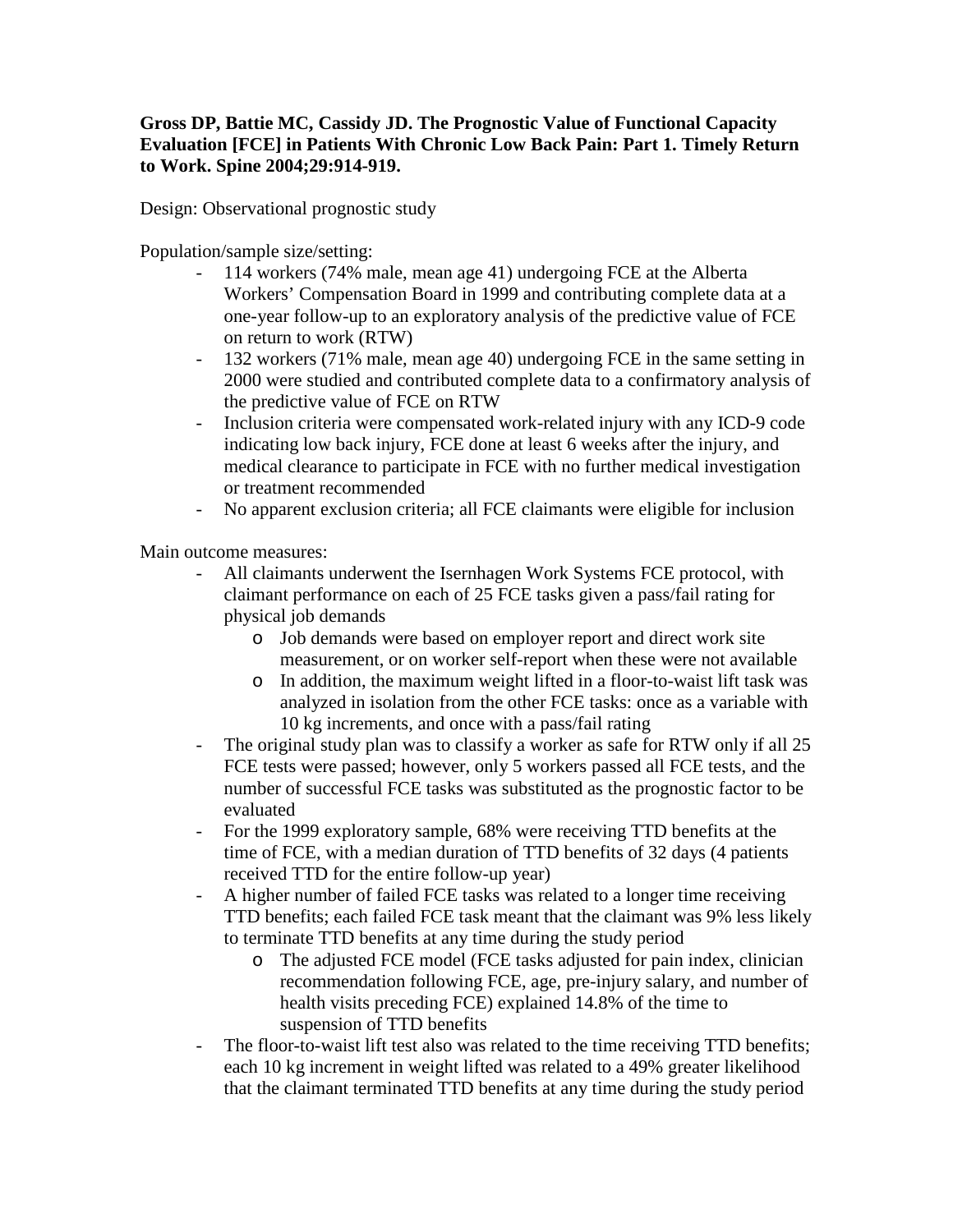- o The floor-to-waist lift by itself explained 10.5% of the time to TTD benefits when adjusted for the same variables which were used to adjust the number of FCE tasks
- A confirmatory analysis was carried out in 86 claimants who had FCE in 2000; the predictive properties of the full FCE and the floor-to-waist lift were similar to those measured for the 1999 claimants
- When time to claim closure was analyzed similarly to time on TTD benefits, the predictive performance of FCE and the floor-to-waist lift was similar to the results for TTD benefits

Authors' conclusions:

- It is sometimes recommended that RTW be recommended only when a claimant passes all of the tasks on the FCE
- This recommendation would prevent many claimants from returning to work; only 4% of the claimants achieved the goal of passing all FCE tasks, but nearly all of them closed their claims and terminated TTD benefits during the year following their FCE
- Better performance on FCE (ascertained by fewer failed FCE tasks) did predict faster RTW, but the FCE was a weak predictor of the time required for RTW; the adjusted data for FCE tasks in the 2000 claimant cohort captures only 10.9% of the time to TTD termination
- It is much simpler to measure only the floor-to-waist task of the FCE, and this task alone explained almost as much variation in TTD time as the entire FCE battery of tests
- Most of the variation in time required for RTW is related to factors other than the physical capacity to perform job tasks
- It is reasonable to test only the floor-to-waist lift in low back pain claimants; it is only weakly related to time needed for RTW, but the full FCE battery is also weakly related to time for RTW

Comments:

- The study design captures most of the quality criteria for studies of prognosis: the study population seems to be representative of the population of interest, the measurement of the purported prognostic factor (FCE task performance) is standardized and generally recognized, the outcome is measured within a pertinent time frame which should capture most of the RTW events of interest
- However, there is a very large amount of missing data; only 77 of the 114 claimants in the 1999 cohort and 86 of 132 claimants in the 2000 cohort were analyzed
	- o The authors state that the claimants with missing data were disabled for much longer times than the claimants with complete data (1293 days vs. 553 days), but were similar on other characteristics to those with complete data
	- o It is reasonable to conjecture that the more chronically disabled claimants had poor RTW compared to the less chronically disabled claimants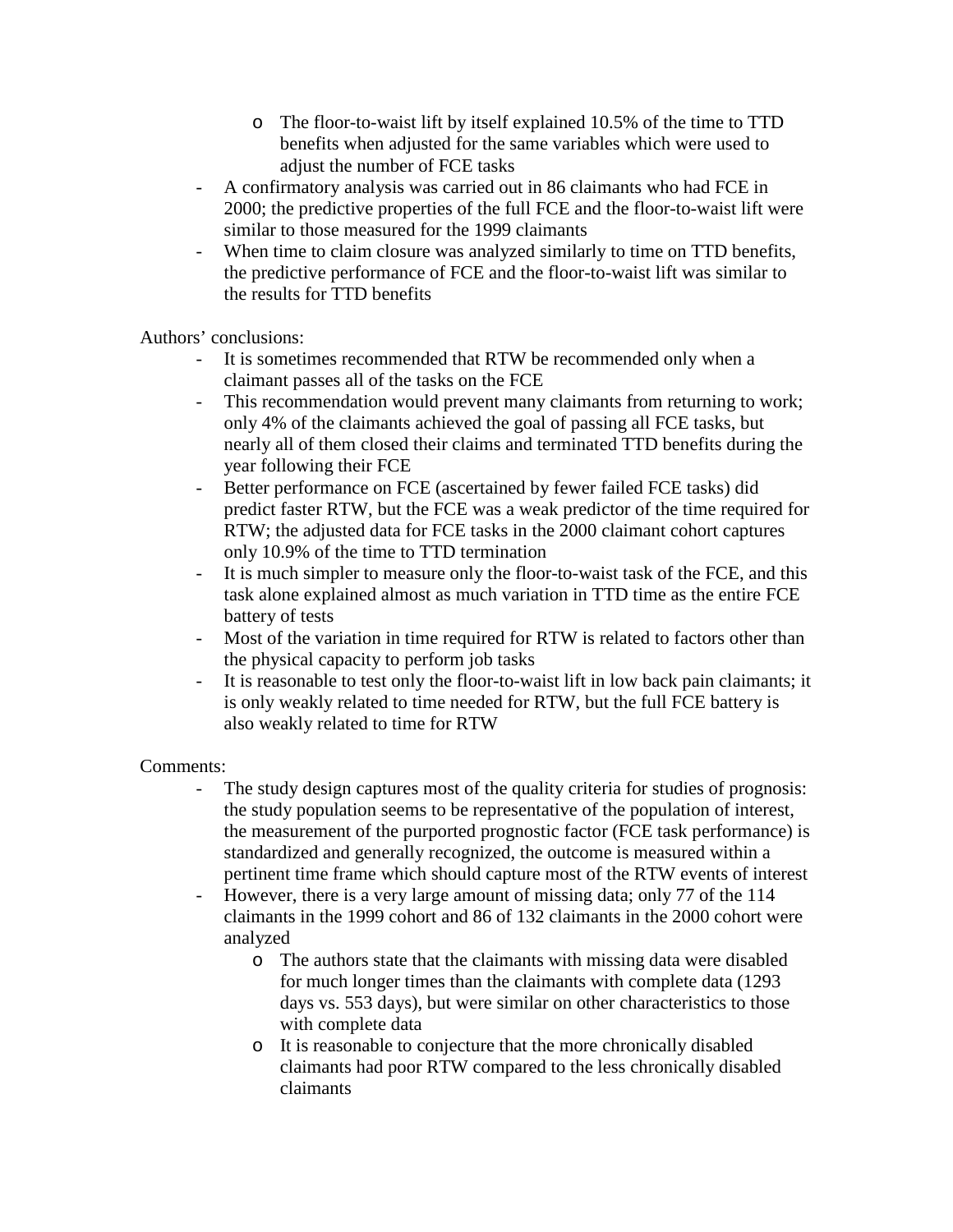- o Chronicity was not one of the variables adjusted for in the analysis, but probably should have been included, since it is likely to be associated with poor performance on FCE and with longer time for RTW after the FCE was done
- In Tables 2 and 3, the values for the adjusted PVE (proportion of variation explained) present a problem not discussed by the authors, which may require some modification of their conclusions, but does not totally invalidate them
	- o For FCE tests, lifting 10 kg increments, and passing/failing the lifting test, PVE is given for both crude and adjusted analyses
	- o In each analysis, the adjusted PVE is less than the crude PVE (e.g., for FCE in the 199 cohort in Table 2, the crude PVE is 24.5%, but the adjusted is only 14.8%)
	- o However, the crude and adjusted hazard ratios are nearly identical (0.89 and 0.91 respectively)
	- o This suggests that the five variables used to adjust the hazard ratios were not relevant to time for RTW, and added nothing to the analysis
	- o Because Cox regression measures the effect of adding new variables in terms of changes in "-2 log likelihood," it would have been valuable to have had these changes when new variables were added to the crude analysis; from the data in Tables 2 and 3, is appears that these changes were small, and indicated that no new information was being added to the regression analysis
	- o Adding irrelevant variables to a multivariable analysis needlessly adds degrees of freedom to the statistical model, and is likely to cause the adjusted PVE to suffer; this is manifested by the fact that adding these variables to the model makes its PVE worse than the crude model, which had only the FCE task failures
	- o For the 1999 cohort, therefore, it is more appropriate to say that FCE captures 24.5% of the TTD variation, which is not very good but is better than the 14.8% in the needlessly complex "adjusted" model
	- o The PVE for FCE is actually better than for the floor-to-waist lifting task (crude of 24.5% PVE versus 14.1%), but even in this scenario, FCE task performance fails to capture most of the time for RTW in TTD days, and even less of the time for claim closure (only 12.5% of the PVE for the 1999 cohort in Table 3)
	- o Therefore, despite what appears to be a flawed regression analysis, the results still support the principle that performance of the physical job demands is only weakly related to RTW and claim closure time

Assessment: Adequate for evidence that (1) FCE task performance is weakly related to time on disability and on time for claim closure, and (2) even claimants who fail on numerous physical performance FCE tasks may be able to return to work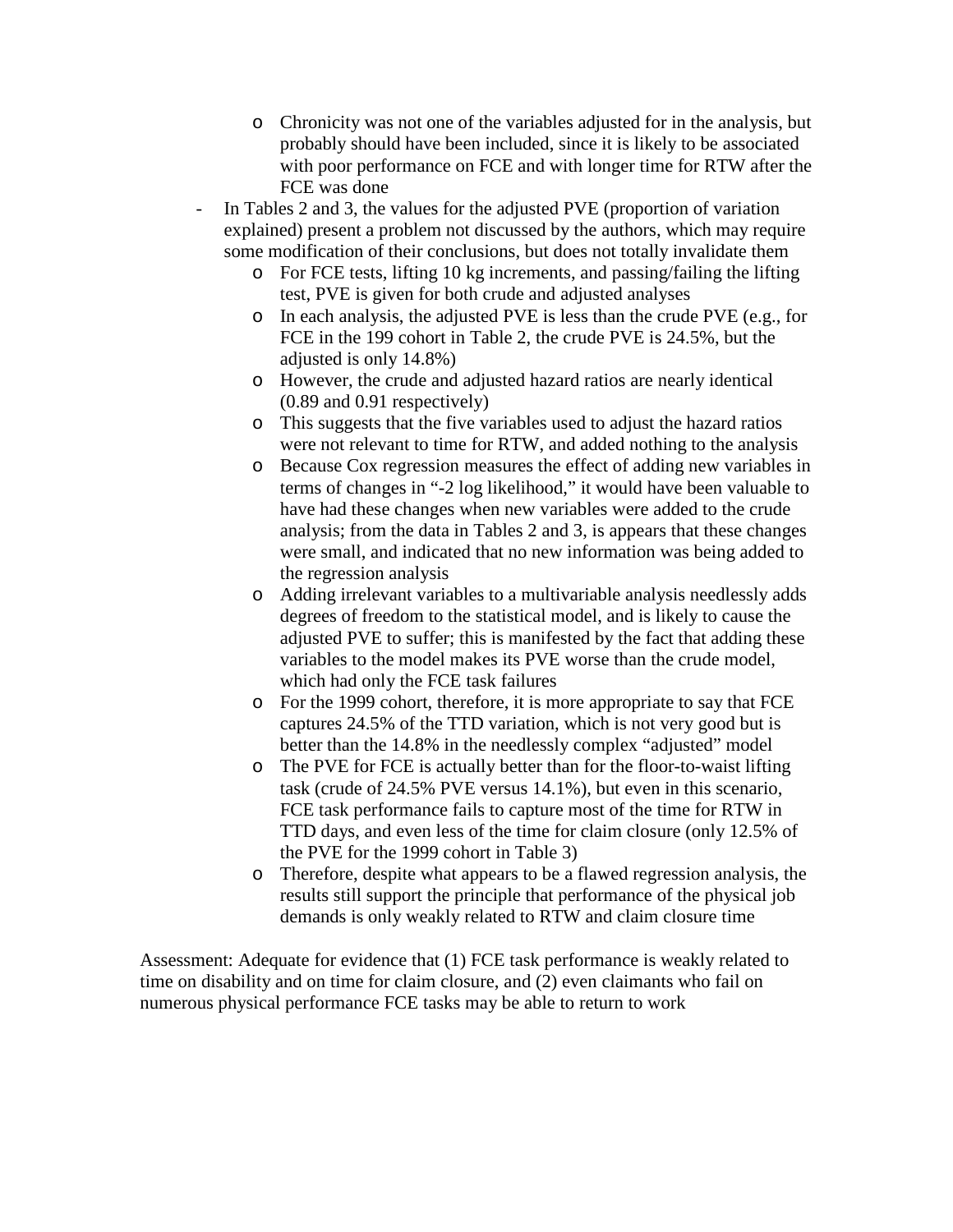## **Gross DP, Battie MC. The Prognostic Value of Functional Capacity Evaluation [FCE] in Patients With Chronic Low Back Pain: Part 2. Sustained Recovery. Spine 2004;29:920-924.**

Design, population/setting/eligibility criteria as in Part 1 above

Main outcome measures:

- Alberta Workers' Compensation low back claimants who underwent FCE were followed for recurrent back pain events after RTW
- Recurrent event was defined as (1) reopening of the back pain claim, or (2) opening of a new back claim
- Sustained recovery was defined as the avoidance of recurrent events
- Complete data was available for 226 claimants (71% male, mean age 41) from the combined 1999 and 2000 Alberta claimant cohorts
	- o 157 of these were receiving TTD benefits at the time of FCE and had their benefits suspended in the 12 months of observation
	- o 196 claimants had claim closure during the same year; 30 claimants had open claims for the entire year, but were still at risk for recurrent TTD episodes
- Of the 157 claimants whose TTD benefits were terminated, 19 (12%) restarted TTD benefits within the same year
- Of the 196 patients whose claims were closed, 28 (14%) had their claim reopened or filed a new back claim within the first year
- The definition of "recurrent event" was met by 46 of the 226 claimants
- There were 25 tasks in the FCE battery; the median number of failed tasks was 8, and this was used as a cutoff for the first estimation of whether FCE predicted recurrent events
	- o FCE did not predict recurrent events when analyzed in this manner
	- o 16% of those who failed more FCE tasks had recurrent events, but 25% of those with fewer FCE task failures had recurrent events, the opposite of what would be expected if FCE failures predicted recurrent events
- In addition, logistic regression modeling was done with the FCE and recurrent event data
	- o Failing more FCE tasks had an adjusted odds ratio of 0.94 (95% confidence interval, 0.87 to 1.02) for recurrent events
	- o This is a statistically nonsignificant trend towards having 6% fewer recurrent events for every FCE task failed; again, it is inconsistent with the hypothesis that FCE task failures are prognostic for recurrences of back pain after RTW
	- o Adjusting for time to initial TTD suspension and claim closure did ot alter the direction or magnitude of the results
- As with Part 1, floor-to-waist testing was examined in a logistic regression model, and was not associated significantly with risk of recurrence

Authors' conclusions: